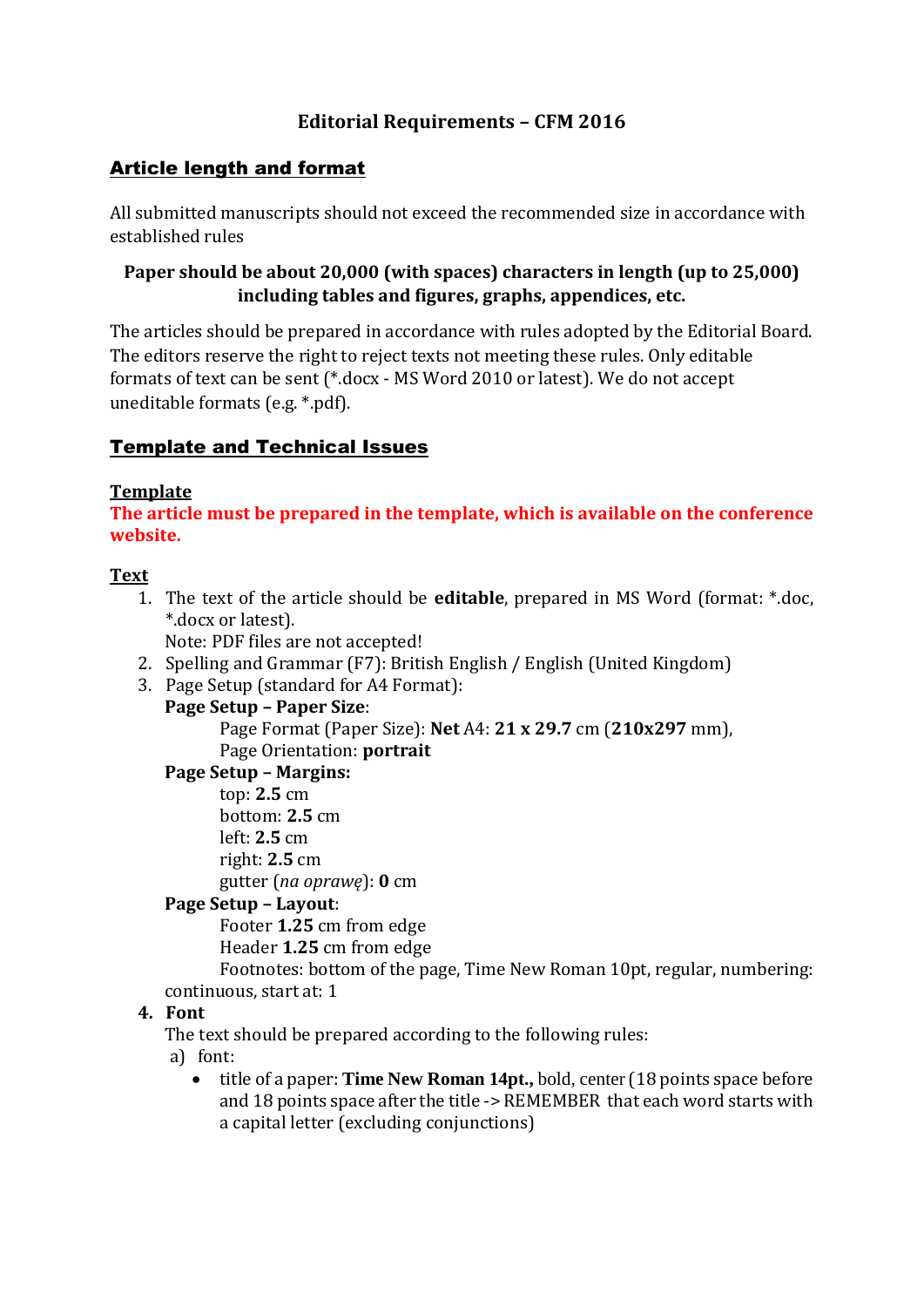- authors: *Time New Roman 14pt.*, italic, right (18 points space before and 18 points space after the author) -> If there is more than one author PLEASE mention it in the same line, separate them with comma
- main text: Time New Roman 12pt., regular, justify
- footnotes: Time New Roman 10pt, regular
- tables: Time New Roman 10pt, regular
- figures: Time New Roman 10pt, regular
- b) Font Effects:
	- All headings are typed in bold, **12 points**, Times New Roman with numbering.
	- Additionally there are second level headings with *italic, 12 points,* Times New Roman with numbering.
	- There's a 12 points space before and 6 points space after the heading.
	- DO NOT leave empty line before and after the headings.

## **5. Spacing**

- a) general alignments: **justify** (to both sides left and right).
- b) character spacing: normal
- c) line spacing: **single** / **1.5** cm , before: 0 pt., after: 0 pt.
- d) indentation (*wcięcie*): **1.25** cm left
- 6. **Bullets and Numbering** are accepted only in two formats:

*Bullets*:

Main factors are(Smith, 1999, p. 2):

- $-$  education,
- $-$  training,
- consulting.

*Numbering*:

Following Kowalski (2014, p. 22) we applied the following procedures:

- 1. Execution of the significance test for individual random effects, allowing
- to choose between the pooled model, and the model with fixed effects (FE).
- 2. Execution of the BP test, allowing to choose between the pooled model, and the model with random effects (RE).

3. Execution of the Hausman test, allowing to choose between the FE model and RE.

Use comma (,) after each line of bullets, start each line with the small letter and dot (.) after the last one.

Use numbering only if you introduce numbers (e.g. Four factors …..). In most cases please use bullets instead of numbering!

For full sentences, use (.) after each line and start with the capital letter.

**Please remember to provide with references for each bullets and/or numbering before, not after them**!

# Other Editorial Requirements

- 7. Authors are requested to limit formatting commands to *italics* for non‐English words (including Latin).
- 8. In the case of **literal citation** please insert quotation marks (English "…"; do NOT use italic for this purpose)
- 9. Authors are requested **NOT** to use underline or **bold** words at al.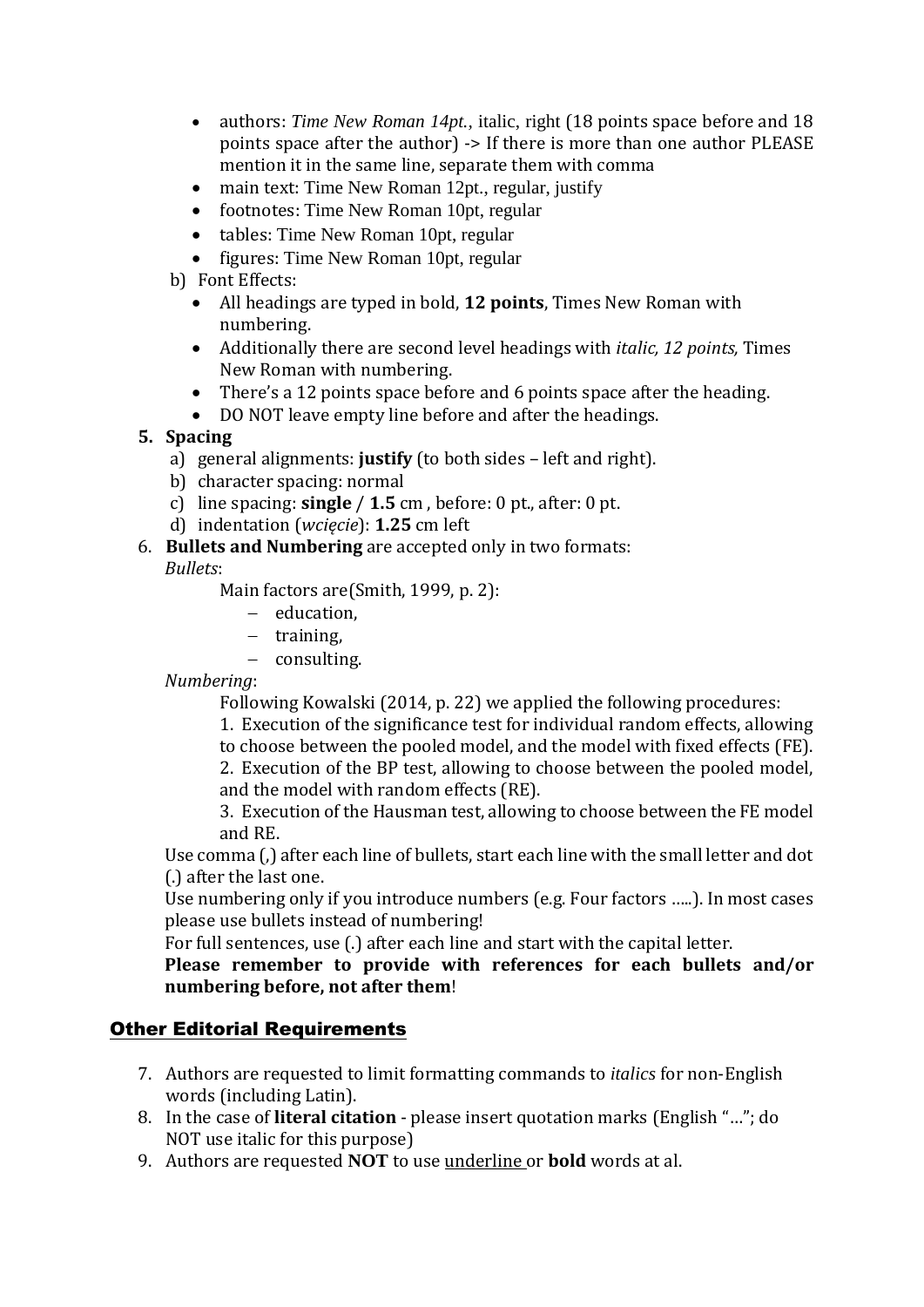10. Use footnotes, only if needed to explain sth (footnotes can only have the form of explanation, polemics, comment or example form practice) - bottom of the page, Time New Roman 10pt, regular, numbering: continuous

#### **Data Sources:**

- 11. Please remember to provide with the detailed source for each data you refer to! e.g. The population of Poland is 38,533,299 inhabitants (GUS, 2014, p. 4).
- 12. Never use general source (e.g. Eurostat), but make it as detailed and clear as it is possible, (GUS, 2014, p. 4); (Eurostat, htec\_trd\_tot4) – where 'htec\_trd\_tot4' is the code – used by Eurostat – to identify the exact data you refer to.
- 13. Never use unreliable sources! (e.g. Wikipedia is not a scientific source!)

#### **Transliteration:**

- **14.**Only **Latin characters** are accepted in both the main text and the **list of references**!
- 15. Use transliteration to all non‐Latin letters in the text (e.g. Cyrillic, Chinese, etc.) **including list of references** before submitting the manuscript. See: <http://www.loc.gov/catdir/cpso/roman.html>

| Original language |                     | Latin alphabet (to be used in the article) |
|-------------------|---------------------|--------------------------------------------|
| <i>Japanese</i>   | 経済学                 | Keizai-gaku                                |
| Russian           | Предпринимательство | Predprinimatel'stvo                        |
| <i>Ukrainian</i>  | Підприємництво      | Pidpryiemnytstvo                           |

#### **Acknowledgement and Financial Disclosure**

- 16. If necessary acknowledgement should be given as a footnote to the title of the paper
	-

e.g.

The publication was financed from the statutory research funds of the Department of Accountancy of the Cracow University of Economics

## **Authors data**

- 17. Under the bibliography Author(-s) data should be placed typed in 12 points Times New Roman, aligned left with 0,63 left indentation and 1,0 line spacing
	- e.g. Author (-s) data:
		- Name Surname Jon Snow Academic Degree Professor Country Poland

University (Institution) Cracow University of Economics\* Department (Institute, Chair) Department of Trade and Market Institutions

\*use full and official English name of your University

# **Graphics**

# **Tables**

- 1. All Tables should be numbered in Arabic Numerals (Table 1) and should appear in the body of the manuscript (rather than at the end of the manuscript).
- 2. Tables should have their titles according to the rule "What/Who + where+ when" (e.g. Table 1. Inflation rate in the European Union in the years 2004‐2010).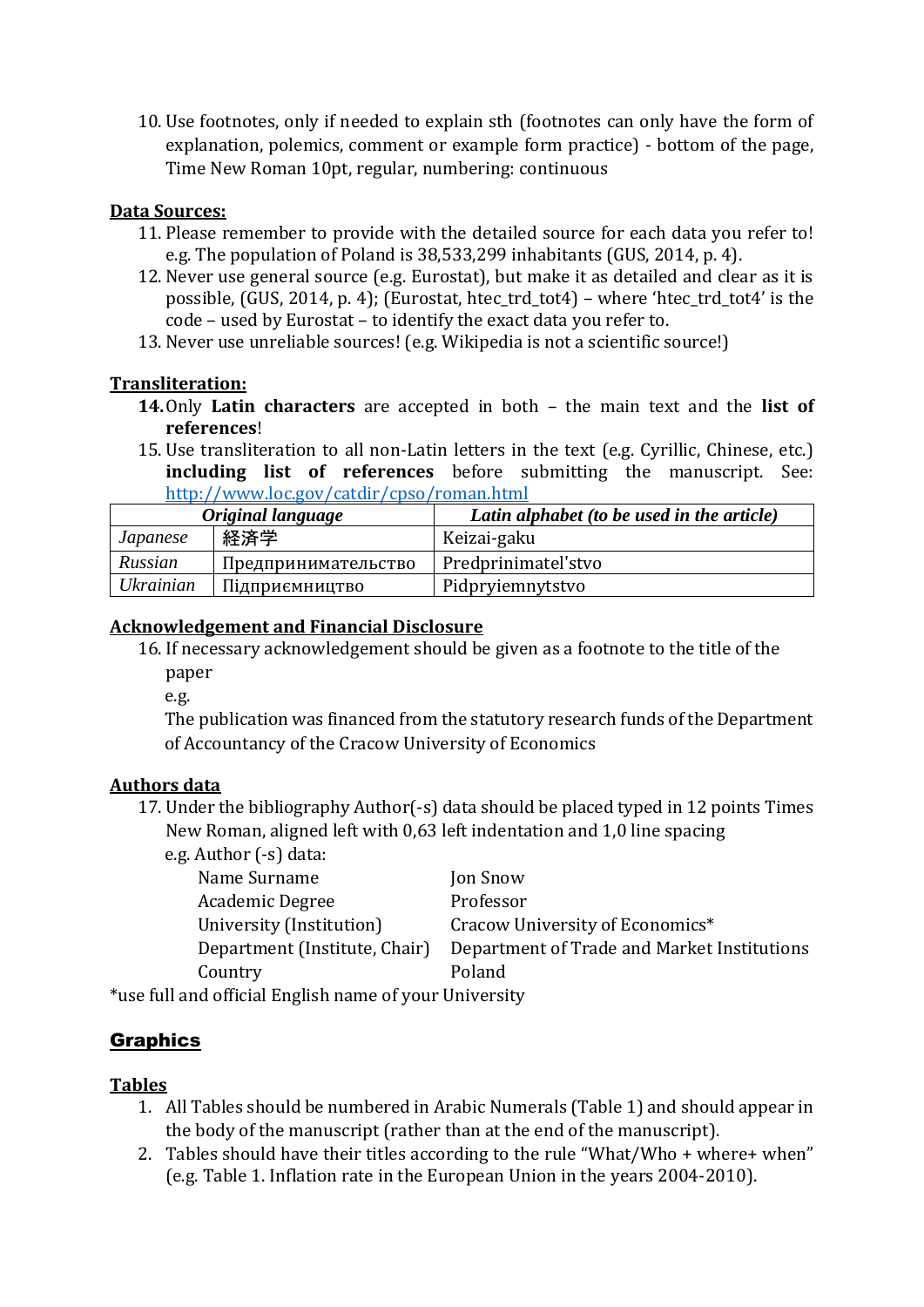- 3. Table's captions should be typed in 12 points Times New Roman, bold, align left, 6 points space before.
- 4. All table numbers and titles should appear above each table, WITHOUT dot at the end.
- **5. Use clear (white) background in all tables! Don't use any shadows.**
- **6.** Font: Heading of each column **Time New Roman 10pt, bold, center** Rest of the table - Time New Roman 10pt, regular, left
- 7. Tables should be **editable**, prepared in MS Word (format: doc or docx).
- 8. Tables should fit the Journal page they cannot exceed the size **16.0x24.7 cm**  (**160x247 mm**) **that is net A4 minus margins**
- 9. At the bottom of each table should be indicated the source from which it was taken, or information that it is developed by author.

*For your own original ideas and concepts:*

Source: own elaboration.

Source: own study.

*If you based your concept on the work of other authors:*

Source: own elaboration based on … .

Source: own study based on… .

Source: own compilation based on … .

Source: own calculations based on Eurostat data available at ….. .

*If you slightly changed the original table please indicated that it is your adaptation:* 

Source: adapted from ….. .

- 10. Referencing sources to the tables should be placed directly below the table (Time New Roman 10pt., align left, 6 points space after).
- 11. Tables should be inserted and mentioned in the text e.g. (Tab. 1).
- 12. Always mention the measures (e.g. in %, in USD).

## **Figures (diagrams, charts, graphs and line drawings)**

- 1. Figures should be numbered in Arabic Numerals (Figure 1.) and should appear in the body of the manuscript (not at the end of the manuscript).
- 2. Figures should have their titles according to the rule "What/Who + where + when" (e.g. Figure 1. Inflation rate in the European Union in the years 2004‐2010).
- 3. Figure's captions should be typed in 12 points Times New Roman, bold, align left, 6 points space before.
- 4. The numbers, titles of sources of all figures should be provided above each figure.
- 5. Please number all figures as Figure 1, Figure 2 etc. (don't use different names for graphs, schemes, maps etc.).
- 6. Figures should be inserted and mentioned in the text e.g. (Fig. 1).
- 7. The source should be provided to all figures at their bottom (Time New Roman 10pt., regular).
- 8. The notes or explanations of the figures should be placed at their bottom but before the source.
- 9. Figures should fit the Journal page they cannot exceed the size **16.0x24.7 cm**  (**160x247 mm**) **that is net A4 minus margins**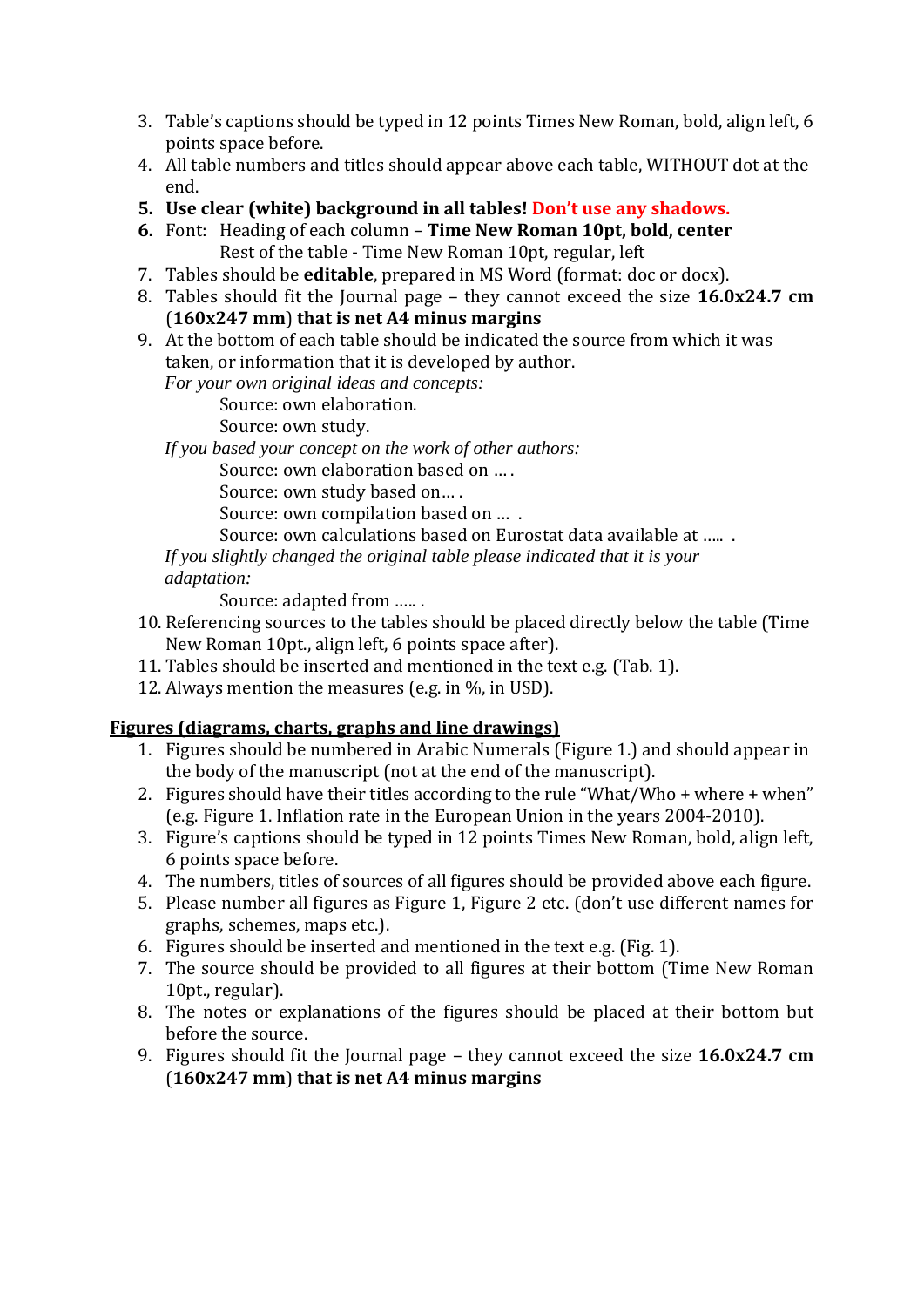10. At the bottom of each table should be indicated the source from which it was taken, or information that it is developed by author.

*For your own original ideas and concepts:*

Source: own elaboration.

Source: own study.

*If you based your concept on the work of other authors:*

Source: own elaboration based on … .

Source: own study based on… .

Source: own compilation based on … .

Source: own calculations based on Eurostat data available at ….. .

*If you slightly changed the original table please indicated that it is your adaptation:* 

Source: adapted from ….. .

- 11. Referencing sources to the tables should be placed directly below the table (Time New Roman 10pt., align left, 6 points space after).
- 12. Always mention the measures (e.g. in %, in USD).
- 13. All Figures should be of clear quality, in **monochrome** (mono‐color e.i. black, white). **Do not use colors**!
- **14.Use clear (white) background in all figures! Don't use any shadows!**
- **15.Do not use spatial (3D) charts or diagrams, only simple ones (2D) are accepted.**
- **16.**If you insert charts from MS Excel, use the export option **(DO NOT insert print screen).**
- 17. If prepared in MS Word, should be made in the module of drawing (not drawn on the side of the document).

# Numbers, Formulas and Calculations

#### **Mathematical formulas**

1. Mathematical dependences, their notations in the text and other symbols should be typed in **MS Word 2010 – The Equation Tools Design Tab** (tzw. wbudowany edytor równań):

**The Equation Tools Design Tab** 前日 やっぱん

**HETCH FORD DUCK IN**  $\frac{1}{\sqrt{1-\sum_{i=1}^{n} \sum_{i=1}^{n} \sum_{j=1}^{n} \sum_{j=1}^{n} \sum_{j=1}^{n} \sum_{j=1}^{n} \sum_{j=1}^{n} \sum_{j=1}^{n} \sum_{j=1}^{n} \sum_{j=1}^{n} \sum_{j=1}^{n} \sum_{j=1}^{n} \sum_{j=1}^{n} \sum_{j=1}^{n} \sum_{j=1}^{n} \sum_{j=1}^{n} \sum_{j=1}^{n} \sum_{j=1}^{n} \sum_{j=1}^{n} \sum_{j=1}^{n} \sum_{j=1}^{n} \$ 

The Equation Tools Design tab is divided into three groups: Tools, Symbols and Structures.

2. Formulas are centered and numbered, font 12p. (in the Equation Tools settings NOT in general page setting) by Arabic numerals in round brackets and aligned right. There should be single spacing of one line between the formula and the text.

**All formulas must be numbered**, e.g. (1), at the right side.

$$
\alpha + \beta = \varepsilon \tag{1}
$$

- 3. Matrices are written in square brackets, vectors by bold‐regular typeface.
- 4. All the numerals, including index numbers, are presented in regular typeface.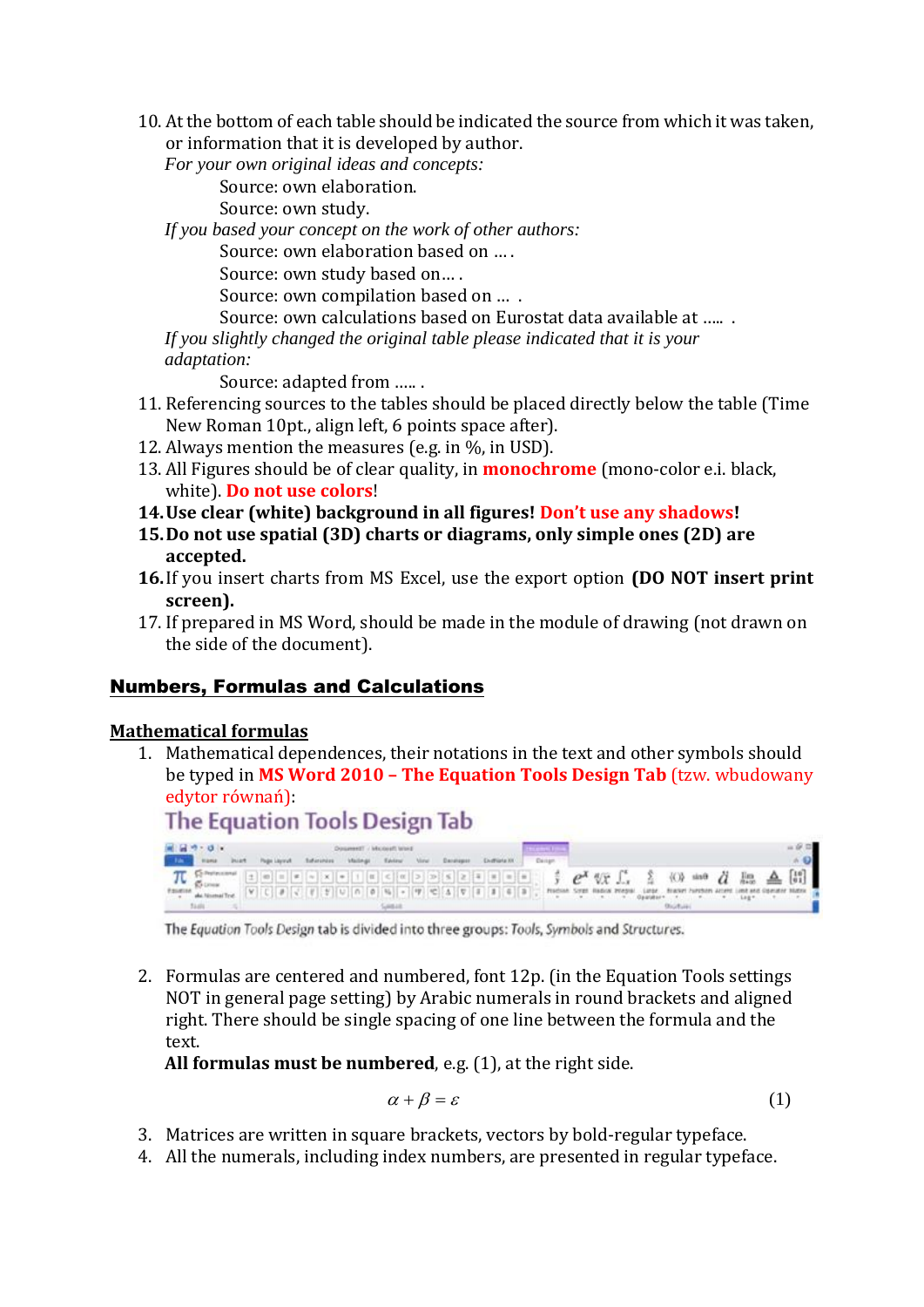- 5. Work with a large number of formulas to be prepared as follows:
	- simple formulas (one‐level) typed with keyboard,
	- complex formulas, (multi‐level) should be entered using the equation tools design tab.

#### **Mathematical numbers and money**

**6. Use New British English (i.e. American English):**

a thousand million (109) is a billion (not 'a milliard' as it used to be in Old British English!).

For details please see: http://mathworld.wolfram.com/Milliard.html

- 7. **USE** comas to separate thousands, millions, etc. (e.g. 32,046; 45,263,721; 741,592,438 526)
- **8. Money**
	- a) Do not use graphic signs for currencies. Always use international codes (e.g. USD – American dollar, GBP – pound sterling, EUR – euro, PLN – Polish zloty, LTL – Lithuanian litas, RUB – Russianrouble).
	- b) The currency codes placed after the numerical value: 4.99 EUR, 100 USD etc. Always make clear what currency you're referring to.
	- c) Millions are often abbreviated to m. for example: 7m EUR = 7 million euros, 4.7m USD = 4.7 million American dollars.

However, we advise to use full names (million, billion ….)

# References Style

# *Please use APA style for referring literature.*

For detailed guidelines visit: http://www.lib.usm.edu/help/style\_guides.html

*Text:* All citations in the text should refer to:

- 1. *Single author:* the author's name (without initials, unless there is ambiguity) and the year of publication;
- 2. *Two authors:* both authors' names and the year of publication, as demonstrated (Alan & Jones, 2010);
- 3. 3. *Three or more authors:* first author's name followed by "et al." and the year of publication. Citations may be made directly (or parenthetically). Groups of references should be listed first alphabetically, then chronologically.

Examples: "as demonstrated (Allan, 1996a, 1996b, 1999; Allan & Jones, 1995). Kramer et al. (2000) have recently shown ...."

List: References should be arranged first alphabetically, then further sorted chronologically if necessary, numbered and follow the introduced style (References - 12 points, Line spacing  $-1.0$ , Justified). . More than one reference from the same author(s) in the same year must be identified by the letters "a", "b", "c", etc., placed after the year of publication.

#### *Examples:*

## **Reference to a journal publication:**

Ku, G. (2008). Learning to de‐escalate: The effects of regret in escalation of commitment. *Organizational Behavior and Human Decision Processes*, *105*(2), 221‐232.